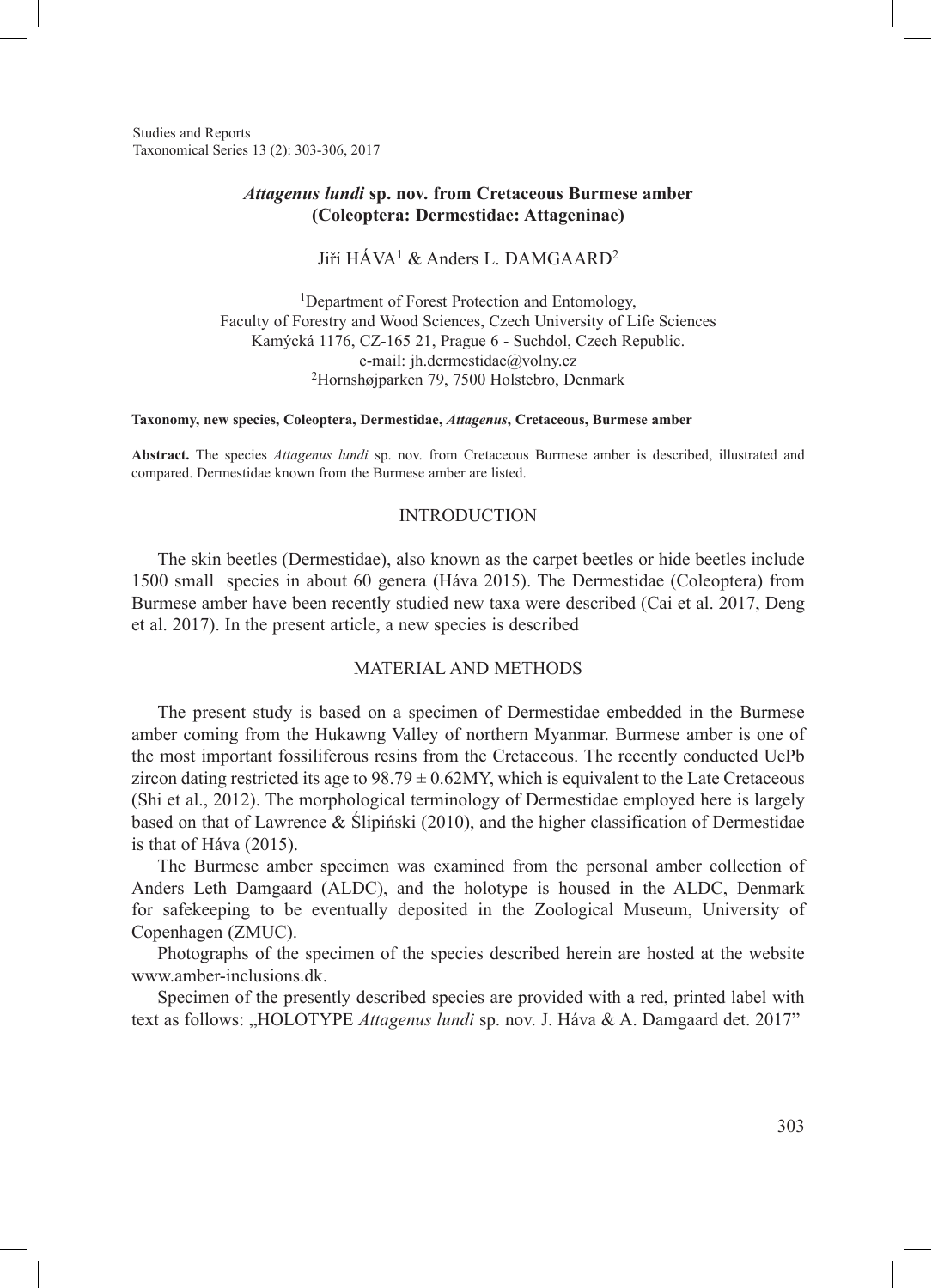#### **RESULTS**

## **Subfamily Attageninae Tribe Attagenini**

### *Attagenus lundi* **sp. nov.** (Figs. 1-3)

**Type material.** Holotype (not sexed): No: o261, lowermost Cenomanian, Hukawng Valley, northern Myanmar (ZMUC).

**Description.** Body (Fig. 1) length 2.85 mm (measured from anterior margin of pronotum to abdominal apex). Body oval, slightly convex dorsally; black throughout whole body; dorsal surface with dense, recumbent hairs; hairs on ventral side thinner than those on dorsal side. Head, pronotum, and elytra with uniform, fine, dense punctures.

Head markedly narrower than anterior pronotal width, hypognathous, slightly declined. Eye protruding laterally, entire, rounded, coarsely faceted, and widely separated. Single median ocellus located frontally, between eyes. Antenna with eleven antennomeres, short; apical threes antennomeres forming a distinct club. Antennomere 8 rounded; antennomeres 9 and 10 wider than long; antennomere 9 strongly transverse, much wider than antennomere 8; antennomere 10 longer than antennomere 9; antennomere 11 long and conical. Maxillar and labial palpi not visible. Mandible not visible.

Pronotum broad, anterior margin of pronotum arcuate, posterior margin bisinuate; posterior pronotal angle rounded. Posterior part with long black setae (Fig. 2). Base of prothorax slightly narrower than combined elytral base. Prosternum not forming a 'collar'. Prosternal process broad, gradually toward apex, rounded apically. Scutellum large, setose, triangular, with acute apex.

Elytron entire, covering whole abdomen posteriorly. Elytral disk neither striate nor carinate, margins and, epipleural ridge developed. Epipleuron well developed, not reaching the apex of the elytron.

Legs short. Procoxae large, transverse, slightly projecting; distinctly separated. Mesocoxae transverse widely separated. Metaventrite broad, much longer than mesoventrite together ; metepisternum exposed along entire length, elongate, parallel-sided. Metacoxae strongly transverse, laterally reaching elytral margins, excavate to receive metafemora, distinctly separated by almost the same distance as procoxae. Trochanter prominent; proand mesofemur stout, slightly excavate to receive tibia; tibia elongate, slightly widened toward apex, armed with dense short spines and two strong spurs at apex. Tarsal formula 5-5-5, simple; tarsomeres1-4 almost of same lengths; all tarsomeres 5 longest, as long as the previous three tarsomeres together in pro- and mesotarsi, slightly shorter than tarsomeres 2-4 together in metatarsi. Pretarsal claw simple.

Abdomen with five visible abdominal ventrites (Fig. 3); intercoxal process of ventrite 1 below posterior metaventral margin. Ventrite 1 longest; ventrites 2-4 successively shortened; ventrite 5 slightly longer than ventrite 4, rounded at apex.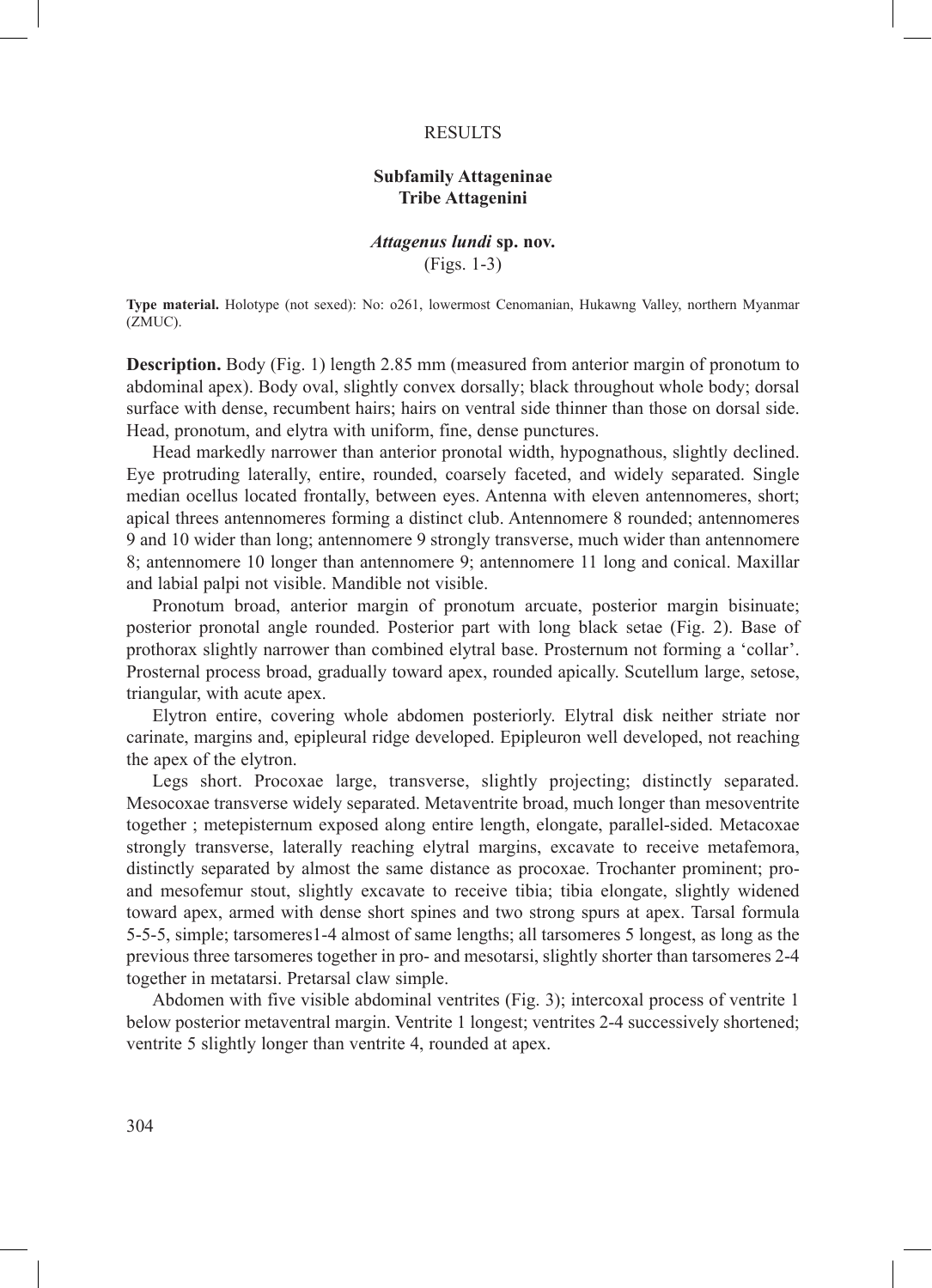

**Differential diagnosis.** The genus *Attagenus* Latreille, 1802 known from Burmese amber is represented by two known species *Attagenus burmiticus* Cai, Háva et Huang, 2017 and *Attagenus secundus* Deng, Ślipiński, Ren et Pang, 2017. The new species differs from the two known species by its large body form (2.85 mm) and long setation on posterior parts of pronotum (Fig. 2), other two species are free of the long pronotal setation.

**Etymology.** Patronymic, the species is dedicated to Peter Wilhelm Lund (1801-1880), Danish palaeontologist, zoologist and archaeologist.

## LIST OF DERMESTIDAE KNOWN FROM BURMESE AMBER

**Subfamily Attageninae Tribe Attagenini Genus** *Attagenus* Latreille, 1802 *Attagenus burmiticus* Cai, Háva et Huang, 2017 *Attagenus lundi* sp. nov. *Attagenus secundus* Deng, Ślipiński, Ren et Pang, 2017

**Tribe Cretodermestini Genus** *Cretodermestes* Deng, Ślipiński, Ren et Pang, 2017 *Cretodermestes palpalis* Deng, Ślipiński, Ren et Pang, 2017